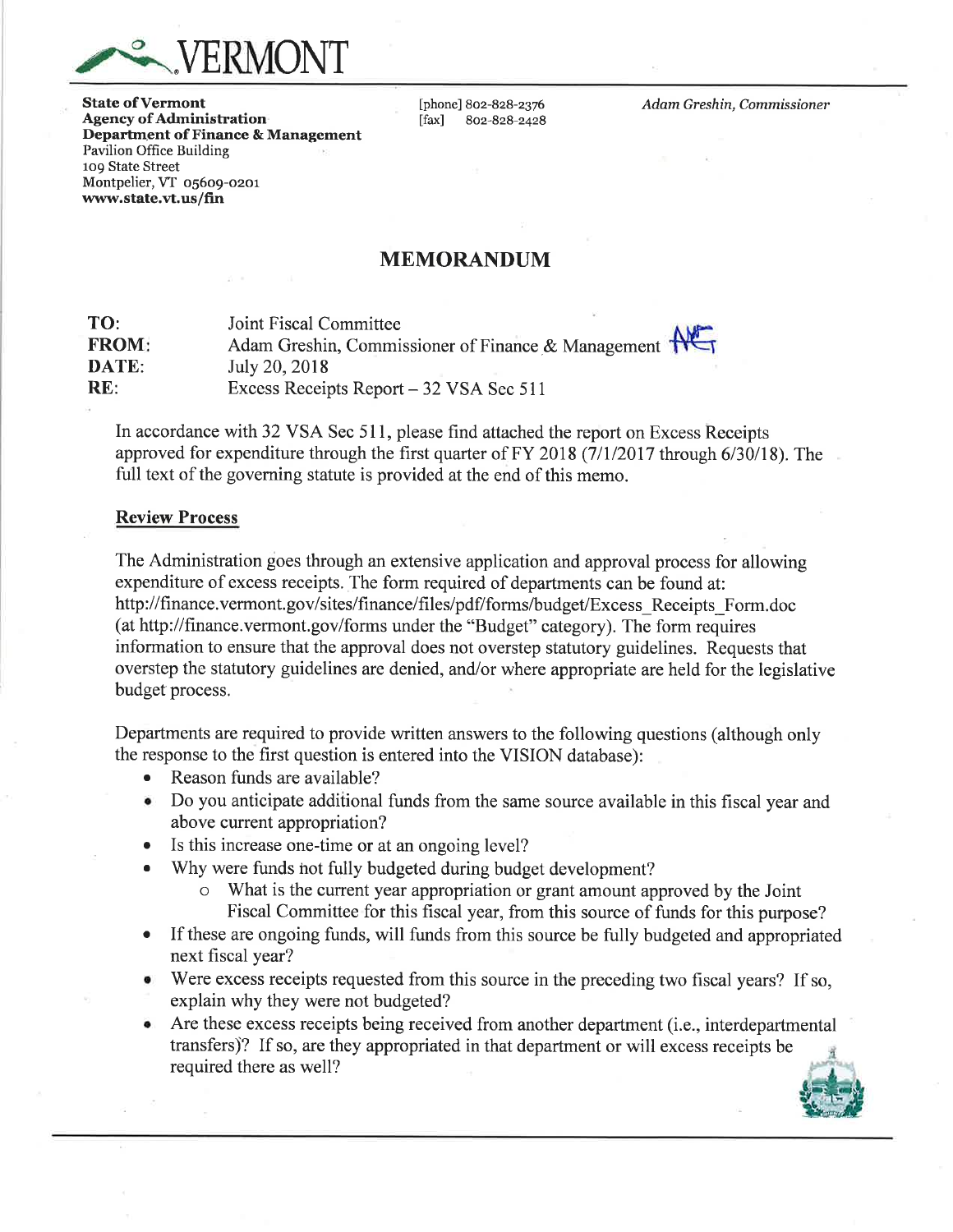- Relationship, if any, to the Budget Adjustment Act?
- Can excess receipts be used to reduce the expenditure of State funds?
- .. Will excess receipts establish or increase the scope of a program, committing the State at any time to expend State funds? [The form notes that in such instances, legislative approval is required.]
- What specifically will excess receipts be used for? What is the impact on programs if this excess receipt request is not approved?
- o Are any of the excess receipts to be used for your department's administrative, staff or operating expenses? If so, explain.
- o Is there any matching fund requirement due to excess receipts? If so, where is the match found in your budget?
- If excess receipts are earned federal receipts, is excess receipt being spent in the same (federal) program where the excess receipts are earned? If not, explain.
- o Has the excess receipt been received and deposited? If no, what date are funds expected?
- . If approved, when will the expenditure of this excess receipt first occur?

The VISION entry normally includes only the response to the first question  $-$  why are additional receipts available? However, for any individual Excess Receipt Request, we can provide the full paper copy of the form, listing all the department's responses.

# **Broad Categories of Excess Receipt Requests**

Requests for expenditure of excess receipts generally fall into several broad categories:

Interdepartmental Transfers: It is not uncommon for one State department ("Department A") to purchase services from another State department ("Department B"). In that instance, Department A budgets these expenditures just as they would any other type of expenditure: by type of expenditure and by the source of revenue that will fund these expenditures. Department B also budgets these expenditures, and identifies the source of revenue as "interdepartmental transfers." This process results in a small amount of "double-booking" of spending authority but ensures that both departments have the necessary spending authority. In many cases, at the time of budget development, Department A has not yet decided from where to purchase the services in question, so Department B does not budget the interdepartmental transfer revenues. When Department A moves forward to contract for services with Department B after the budget has closed, then Department B must request an Excess Receipts approval for the additional spending authority to perform the services.

Federal Funds: Departments estimate their likely federal receipts in the fall for the upcoming budget year, meaning the estimate is as much as nine-months old at the start of the budget year, and another 12 months older by the end of the budgeted fiscal year. As a result, more recent developments may mean that the budgeted federal spending authority is insufficient, either because the current federal award for an existing grant has been increased, or there is spending authority from grants from earlier federal fiscal years that can be used in the current year. Additionally, extraordinary events - such as the federal American Recovery and Reinvestment Act (ARRA) or federal aid to Vermont due to Tropical Storm Irene - may cause large - and unanticipated -- spikes in federal receipts.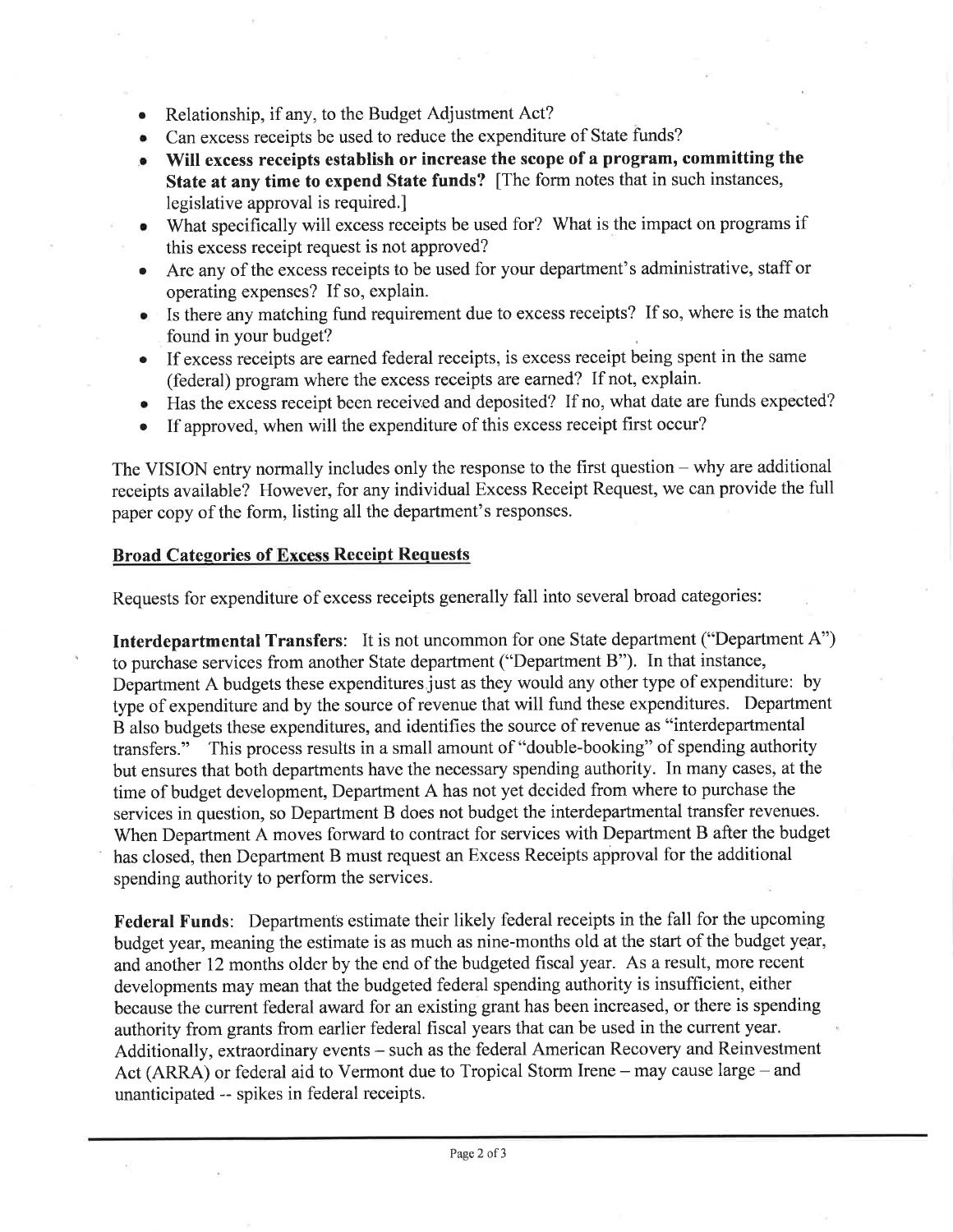Other: There are over 200 different special funds created under State law, in which are deposited fees, user charges, penalties, specified taxes, etc. Departments estimate how much they will collect each year for each of these special funds, and base their spending plans accordingly. However, for the same reasons noted above, the actual collections for these revenues may be higher than the original budget. Excess receipts may also be used in an instance where prior-year special fund spending authority was not utilized and needs to be created again in the subsequent year (similar to a carry-forward). It should be noted that in addition to the restrictions in the excess receipts statute, each special fund has its own statutory restrictions that prevent the funds being used for other than their intended purposes and programs.

### Attached Report:

The attached report is a cumulative list of approved excess receipt requests for the current fiscal year. It includes ALL the data entered in VISION for that transaction, including:

- Agency/Department name
- . Appropriation name and "DeptlD"
- Transaction date
- . Fund source name and fund number
- o Amount
- Comments in response to question: "Why are funds available?" (VISION allows for a limited number of characters per cell entry.)

The data are sorted into the three broad categories of requests discussed above.

# Governing Statute:

# 32 V.S.A. \$511. EXCESS RECETPTS

If any receipts including federal receipts exceed the appropriated amounts, the receipts may be allocated and expended on the approval of the commissioner of finance and management. If, however, the expenditure of those receipts will establish or increase the scope of the program, which establishment or increase will at any time commit the state to the expenditure of state funds, they may only be expended upon the approval of the legislature. Excess federal receipts, whenever possible, shall be utilized to reduce the expenditure of state funds. The commissioner of finance and management shall report to the joint fiscal committee quarterly with a cumulative list and explanation of the allocation and expenditure of such excess receipts.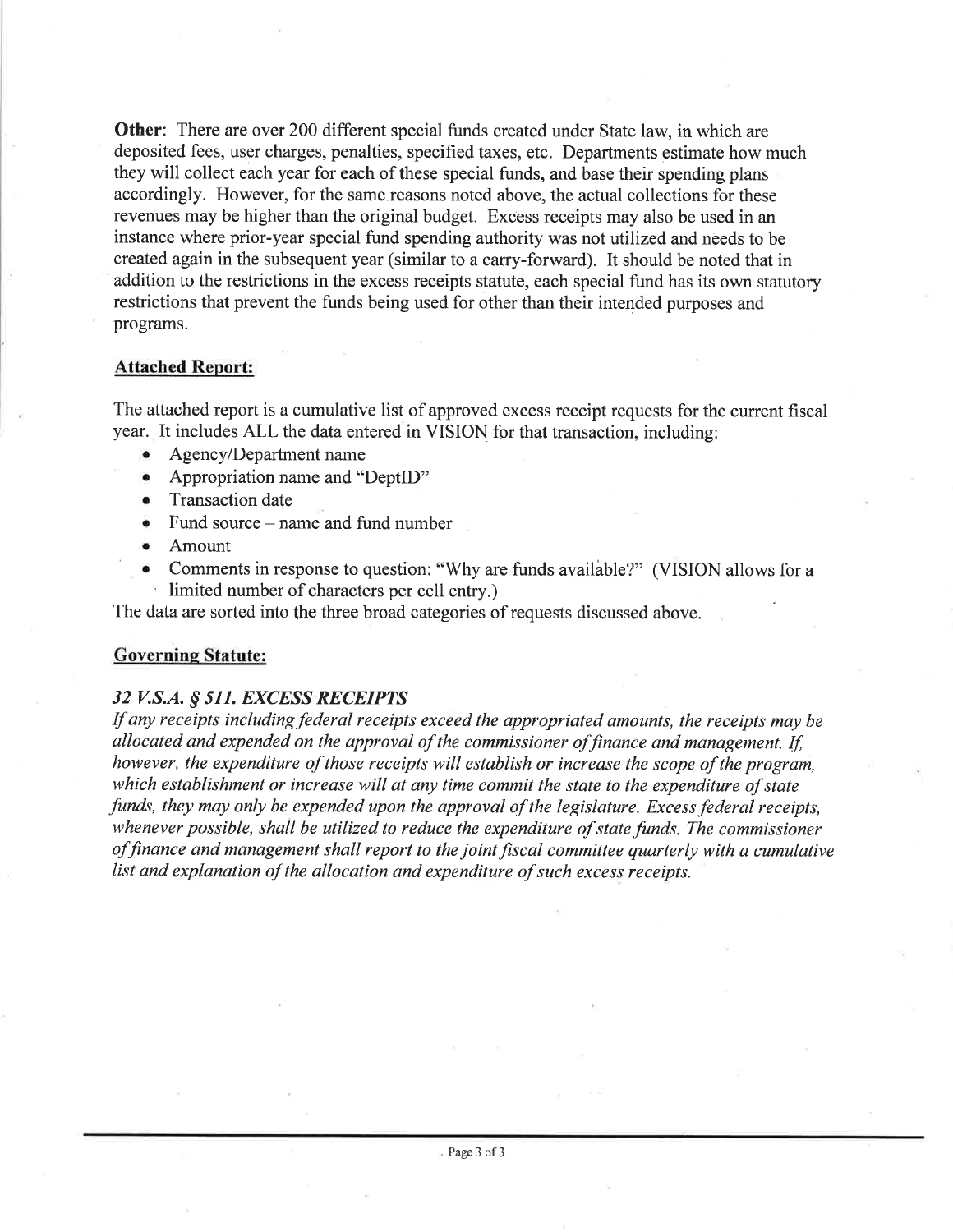| FY 2018 Excess Receipts Report - Q4 Cumulative - Run 7/20/2018 |                                                    |            |  |             |                                                                           |               |                                                                                                                                                                                                                                                                              |  |  |
|----------------------------------------------------------------|----------------------------------------------------|------------|--|-------------|---------------------------------------------------------------------------|---------------|------------------------------------------------------------------------------------------------------------------------------------------------------------------------------------------------------------------------------------------------------------------------------|--|--|
| Agency/Dept Name                                               | Appropriation Name Appropriatio Date               | In Deptid  |  | <b>Fund</b> | <b>Fund Name</b>                                                          | <b>Amount</b> | <b>Comments</b>                                                                                                                                                                                                                                                              |  |  |
| ibraries                                                       | Department of<br>Libraries                         | 1130030000 |  |             | 5/14/2018 22005 Federal Revenue Fund                                      | 129,106       | Federal funds from the Institute of Museum and<br>Library Services based on monthly LSTA<br>expenditures.                                                                                                                                                                    |  |  |
| <b>Treasurer's Office</b>                                      | <b>US Forest Sales to</b><br>Towns                 | 1260110000 |  |             | 6/12/2018 22005 Federal Revenue Fund                                      |               | 86,507 Federal Money                                                                                                                                                                                                                                                         |  |  |
| Military                                                       | Army - 100%                                        | 2150030000 |  |             | 6/1/2018 22005 Federal Revenue Fund                                       | 2,200,000     | Based on difference in timing between State FY<br>and Federal FY the federal program rec'd 100% of<br>it's spending authority earlier than usual. MPIO<br>would like to award projects on an accelerated<br>schedule to take advantage of the summer<br>construction season. |  |  |
| Military                                                       | Army - 100%                                        | 2150030000 |  |             | 4/6/2018 22005 Federal Revenue Fund                                       | 4,100,000     | Federal funds to cover prior year PO's that rolled<br>into FY18                                                                                                                                                                                                              |  |  |
| Agriculture, Food&Mrkts<br>Agency                              | Food<br>Safety/Consumer<br>Assurance               | 2200020000 |  |             | 6/7/2018 22005 Federal Revenue Fund                                       | 100,000       | Funds for Fed Meat Insp Program are match 50/50<br>with GF. Sub-program is cost utilization-State<br>inspectors cover Federal plants and that is funded<br>100% with fed dollars. Higher staff for cross util<br>has resulted in the need for more fed funds.                |  |  |
| Agriculture, Food&Mrkts<br>Agency                              | Ag Resource Mngmnt 2200040000                      |            |  |             | 4/6/2018 22005 Federal Revenue Fund                                       | 100,000       | Grant from Natural Resource Conservation<br>Services                                                                                                                                                                                                                         |  |  |
| <b>Vermont Health Access</b>                                   | DVHA-Medicaid-Long 3410016000<br>Term Care W       |            |  |             | 5/9/2018 22005 Federal Revenue Fund                                       | 1,300,000     | Utilization of Money Follows the Person Grant                                                                                                                                                                                                                                |  |  |
| Health                                                         | Public Health<br>Appropriation                     | 3420021000 |  |             | 6/4/2018 22005 Federal Revenue Fund                                       |               | 3,500,000 Excess receipts are associated with projected<br>federal receipts to closeout the fiscal year                                                                                                                                                                      |  |  |
| <b>Health</b>                                                  | Alcohol & Drug Abuse 3420060000                    |            |  |             | 4/17/2018 22005 Federal Revenue Fund                                      | 2,000,000     | Grant awarded from the Dept of Health & Human<br>Services, Substance Abuse & Mental Health<br>Services Admin (SAMHSA)                                                                                                                                                        |  |  |
| <b>Children and Families</b>                                   | <b>DCFS Admin &amp;</b><br><b>Support Services</b> | 3440010000 |  |             | 6/22/2018 22005 Federal Revenue Fund                                      | 500,000       | The Jobs For Independence (JFI) federal grant is<br>spending more than budgeted for in the current<br>SFY. They are spending within the federal award<br>amount, which is due to expire on March 31, 2019<br>(3-month no-cost extension received)                            |  |  |
| Children and Families                                          | <b>DCFS Admin &amp;</b><br><b>Support Services</b> | 3440010000 |  |             | 4/15/2018 22005 Federal Revenue Fund                                      |               | 188,353 Funds are remaining 10% of FFY18 award in the<br>LIHEAP program.                                                                                                                                                                                                     |  |  |
|                                                                |                                                    |            |  |             |                                                                           | 2,000,000     | Family Services has experienced an increase in<br>caseload over the last few years resulting in<br>increased expenses, which are TANF eligible,<br>DCF is using TANF currently budgeted in Admin &<br>Child Dev and needs 22005 spending authority to                        |  |  |
| Children and Families                                          |                                                    |            |  |             | DCFS - Family Service 3440020000   6/14/2018 22005   Federal Revenue Fund |               | apply the revenue.                                                                                                                                                                                                                                                           |  |  |

×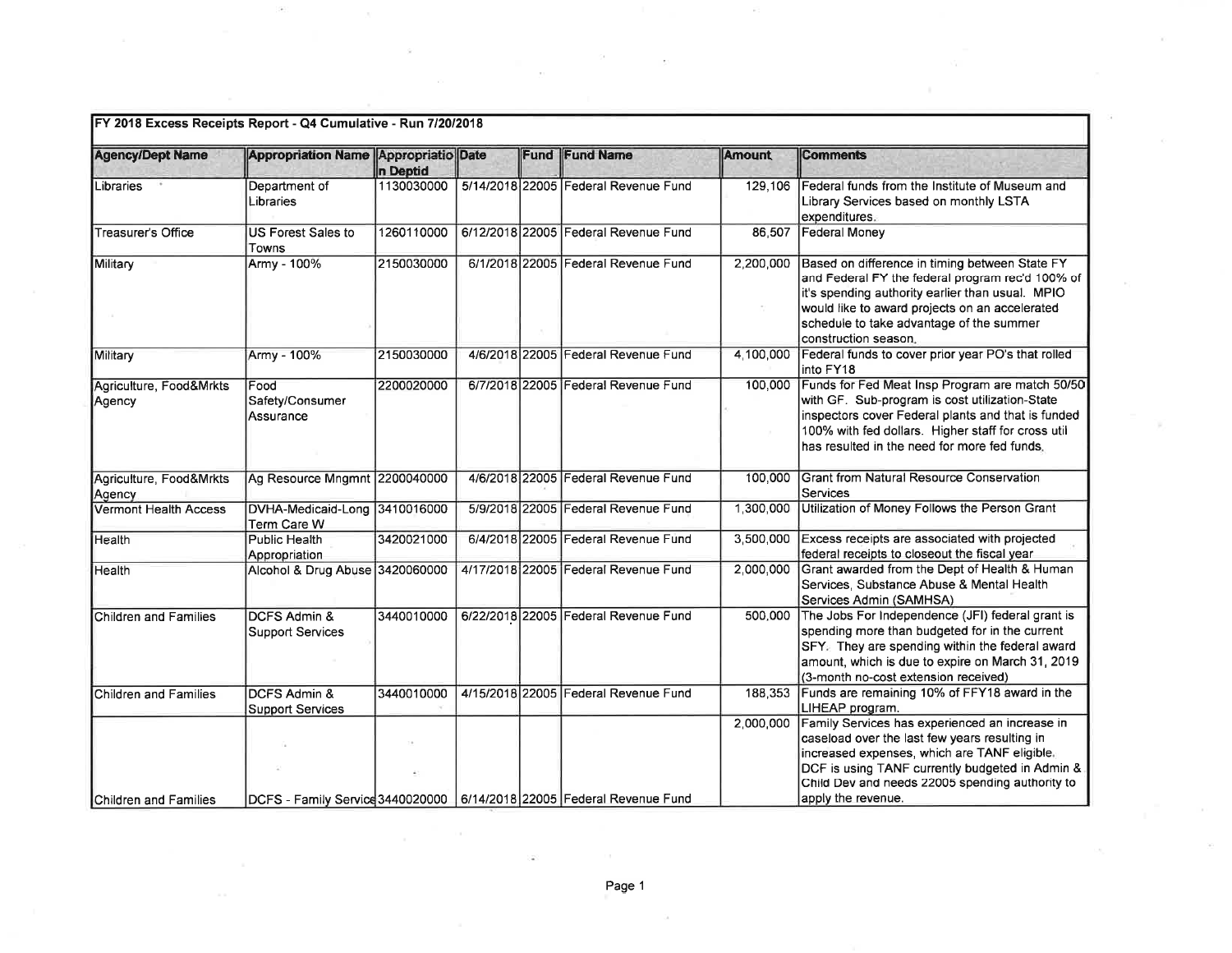| Children and Families                                             | <b>DCFS - Reach Up</b> | 3440080000 |  | 6/14/2018 22005 Federal Revenue Fund                                |              | 600,000 TANF funds are interchangeable with special funds |
|-------------------------------------------------------------------|------------------------|------------|--|---------------------------------------------------------------------|--------------|-----------------------------------------------------------|
|                                                                   |                        |            |  |                                                                     |              | in the ReachUp Dept ID due to the EITC                    |
|                                                                   |                        |            |  |                                                                     |              | agreement with Tax. Lower than budgeted EITC is           |
|                                                                   |                        |            |  |                                                                     |              | resulting in higher TANF earnings than budgeted.          |
|                                                                   |                        |            |  |                                                                     |              |                                                           |
| Children and Families                                             | <b>DCFS - LIHEAP</b>   | 3440090000 |  | 4/15/2018 22005 Federal Revenue Fund                                | 1,695,179    | Funds are remaining 10% of FFY18 award in the             |
|                                                                   |                        |            |  |                                                                     |              | LIHEAP program.                                           |
| <b>Children and Families</b>                                      | DCFS - OEO Ofc of      | 3440100000 |  | 4/15/2018 22005 Federal Revenue Fund                                |              | 260,000 Additional grant funding under the Continuum of   |
|                                                                   | Economic Opp           |            |  |                                                                     |              | Care Federal Award from HUD.                              |
| <b>Children and Families</b>                                      | <b>DCFS - DDS</b>      | 3440130000 |  | 6/14/2018 22005 Federal Revenue Fund                                | 200,000      | Disability Determination is funded by SSA based           |
|                                                                   |                        |            |  |                                                                     |              | upon estimated expenditures. The current SFY              |
|                                                                   |                        |            |  |                                                                     |              | estimates, while under the federal budgeted               |
|                                                                   |                        |            |  |                                                                     |              |                                                           |
|                                                                   |                        |            |  |                                                                     |              | amount, are projected to exceed spending                  |
|                                                                   |                        |            |  |                                                                     |              | authority by approx \$200k.                               |
| Disabilities Aging Ind.                                           | <b>DBVI Grants</b>     | 3460030000 |  | 6/14/2018 22005 Federal Revenue Fund                                | 80,000       | Vt now has on Designated State Unit for                   |
| Living                                                            |                        |            |  |                                                                     |              | Independent Living, DBVI. Vt rec'd awards to Voc          |
|                                                                   |                        |            |  |                                                                     |              | Rehab & DBVI: Now the full amt of the Ind Living          |
|                                                                   |                        |            |  |                                                                     |              | award is paid out of the DBVI Grant approp. This          |
|                                                                   |                        |            |  |                                                                     |              | will need to be a tech adjustment in the SFY19            |
|                                                                   |                        |            |  |                                                                     |              | BAA.                                                      |
| Forests, Parks &                                                  | Forestry               | 6130020000 |  | 6/18/2018 22005 Federal Revenue Fund                                | 100,000      | Federal funds are available from the US Forest            |
| Recreation                                                        |                        |            |  |                                                                     |              | Service for pass-through grants to outside                |
|                                                                   |                        |            |  |                                                                     |              | organizations for prior year activity.                    |
|                                                                   |                        | 7110010000 |  | 5/4/2018 22005 Federal Revenue Fund                                 | 16,522,474   | Funds in order to convert all CDBG Appropriation          |
| Housing & Comm                                                    | Housing &              |            |  |                                                                     |              |                                                           |
| Development                                                       | Community              |            |  |                                                                     |              | encumbrances and available grant balances to              |
|                                                                   | Developmnt             |            |  |                                                                     |              | ensure a smooth transition into the new fiscal year       |
|                                                                   |                        |            |  |                                                                     |              | to align with the FY19 H.924 Big Bill.                    |
|                                                                   |                        |            |  |                                                                     |              |                                                           |
|                                                                   |                        |            |  |                                                                     | 1,500,000    | Federal Dept of Defense Economic Adjustment               |
| Economic Development                                              |                        |            |  | Economic Developmer 7120010000 4/19/2018 22005 Federal Revenue Fund |              | Assistance awards.                                        |
| Subtotal Federal Funds (Including "Regular" ARRA) Excess Receipts |                        |            |  |                                                                     | 37, 161, 620 |                                                           |
| Treasurer's Office                                                | Office of the          | 1260010000 |  | 6/12/2018 21500 Inter-Unit Transfers Fund                           |              | 15,000 Additional funding received from the Unclaimed     |
|                                                                   | Treasurer              |            |  |                                                                     |              | Property Fund for the annual payroll.                     |
| Attorney General's Office                                         | Attorney General's     | 2100001000 |  | 6/13/2018 21500 Inter-Unit Transfers Fund                           | 248.179      | Funds are available from reimbursements received          |
|                                                                   | Office                 |            |  |                                                                     |              | and pending from the Dept of Financial Regulation         |
|                                                                   |                        |            |  |                                                                     |              | pursuant to a MOU for the EB5 matter.                     |
|                                                                   |                        |            |  |                                                                     |              |                                                           |
| <b>Attorney General's Office</b>                                  | Court Diversion        | 2100002000 |  | 4/15/2018 21500 Inter-Unit Transfers Fund                           | 64.774       | Funds from MOU between Court Diversion                    |
|                                                                   |                        |            |  |                                                                     |              | Program and the Dept of Corrections for transfer of       |
|                                                                   |                        |            |  |                                                                     |              | the Rapid Intervention Community Court (RICC)             |
|                                                                   |                        |            |  |                                                                     |              |                                                           |
|                                                                   |                        |            |  |                                                                     |              | program.                                                  |
| Public Safety                                                     | <b>DPS-Fire Safety</b> | 2140040000 |  | 5/30/2018 21500 Inter-Unit Transfers Fund                           | 10,000       | Had begin balance of \$7500 rec'd from PSD to             |
|                                                                   |                        |            |  |                                                                     |              | fund multiple fire safety instructors. MOU with           |
|                                                                   |                        |            |  |                                                                     |              | AOT to pay Fire Instructors for Traffic Incident          |
|                                                                   |                        |            |  |                                                                     |              | Management training.                                      |

W

 $\sim$ 

 $\langle \sigma \rangle$ 

 $\epsilon$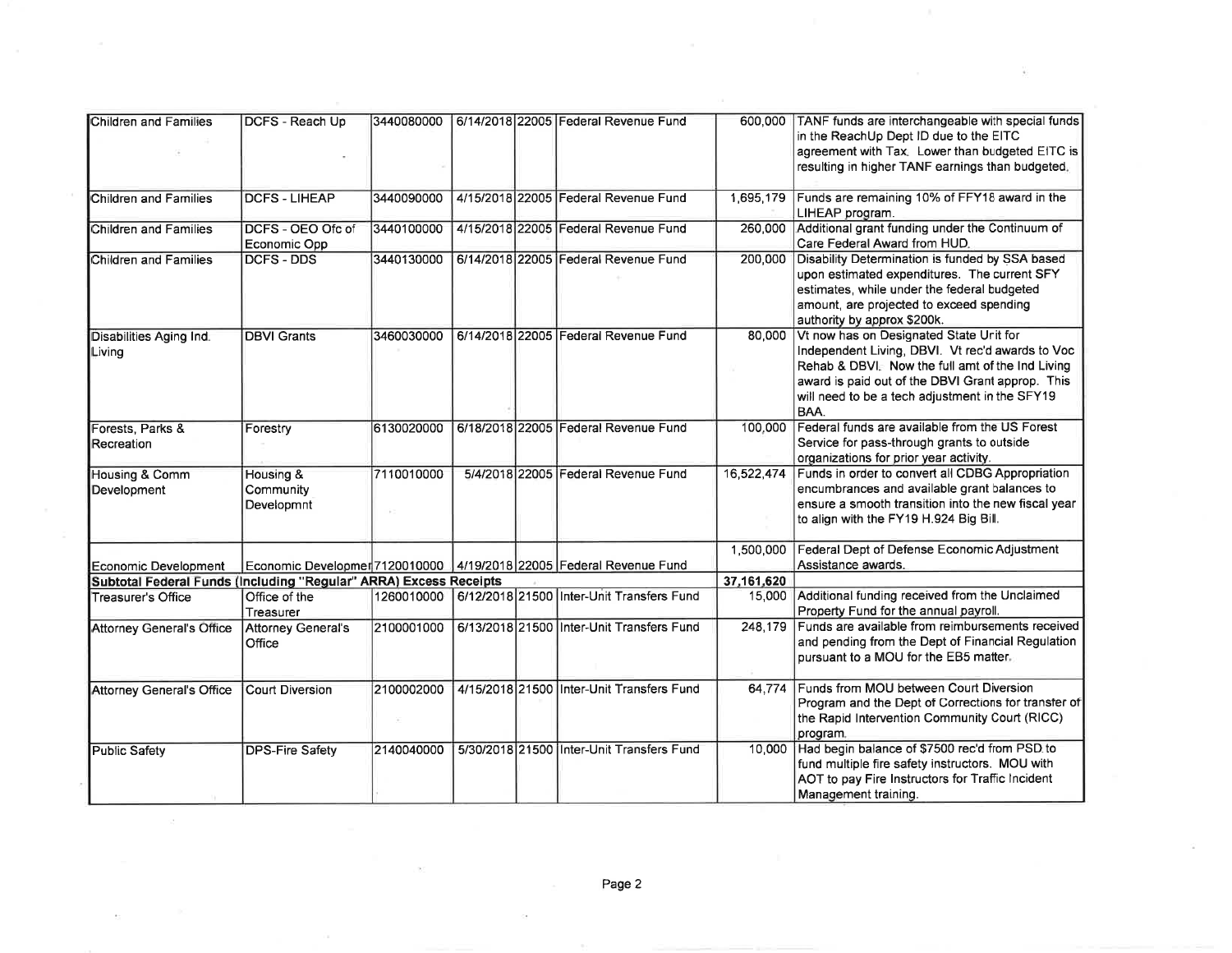| Military                                 | <b>MIL Admin/TAGO</b>                              | 2150010000 |  | 4/6/2018 21500 Inter-Unit Transfers Fund  |         | 61,290   I/U Transfer to support expenses associated with<br>pending receipts from EMAC events in Texas, US                                                                                                                                                            |
|------------------------------------------|----------------------------------------------------|------------|--|-------------------------------------------|---------|------------------------------------------------------------------------------------------------------------------------------------------------------------------------------------------------------------------------------------------------------------------------|
| <b>Crime Victims' Services</b><br>Center | <b>Victims</b><br>Compensation                     | 2160010000 |  | 6/1/2018 21500 Inter-Unit Transfers Fund  |         | Virgin Islands, and Puerto Rico<br>5,764 Grant to VCCVS                                                                                                                                                                                                                |
| Criminal Justice Trng<br><b>Council</b>  | Criminal Justice Trng<br>Council                   | 2170010000 |  | 6/14/2018 21500 Inter-Unit Transfers Fund |         | 10,000 ERR will be used for payroll expenses for Chris<br>Conway, hire at CJTC to develop and maintain<br>statewide advanced levels of officer training and<br>certification in various impaired driving program.<br>Funding provided by AOT through an MOU.           |
| Mental Health                            | Mental Health                                      | 3150070000 |  | 6/11/2018 21500 Inter-Unit Transfers Fund |         | 30,546 \$1,671 is from VDH - Help Me Grow children's<br>initiative; \$28,875 is from VDH for Emergency<br>Preparedness at the Vermont Psychiatric Care<br>Hospital.                                                                                                    |
| Human Services Agency                    | Administrative<br>Management Fund                  | 3400020000 |  | 6/22/2018 21500 Inter-Unit Transfers Fund | 95,000  | The funds will be used to process an MOU for<br>Attorney Generals Office (AGO) then billed back<br>thru the Admin Fund for several AHS agency<br>departments.                                                                                                          |
| <b>Human Services Agency</b>             | Administrative<br>Management Fund                  | 3400020000 |  | 6/14/2018 21500 Inter-Unit Transfers Fund | 265,000 | The funds will be used to process invoices in the<br>Admin Fund, mainly for BGS billbacks.                                                                                                                                                                             |
| <b>Health</b>                            | Administration                                     | 3420010000 |  | 6/1/2018 21500 Inter-Unit Transfers Fund  |         | 35,000 IDT revenue through June 30, 2018 is expected to<br>be greater than appropriation.                                                                                                                                                                              |
| Health                                   | Public Health<br>Appropriation                     | 3420021000 |  | 6/1/2018 21500 Inter-Unit Transfers Fund  | 250,000 | IDT revenue through June 30, 2018 is expected to<br>be greater than appropriation.                                                                                                                                                                                     |
| <b>Children and Families</b>             | <b>DCFS Admin &amp;</b><br><b>Support Services</b> | 3440010000 |  | 6/13/2018 21500 Inter-Unit Transfers Fund | 125,000 | Cash receipts were projected to exceed spending<br>authority, but offsetting expenses required to earn<br>the receipts were not projected to exceed spending<br>authority until May. In order to earn IDT revenues<br>in Admin, we need additional spending authority. |
| <b>Children and Families</b>             | DCFS - OEO Ofc of<br>Economic Opp                  | 3440100000 |  | 5/16/2018 21500 Inter-Unit Transfers Fund | 33.981  | Funds from Mental Health Block Grant to be used<br>for rapid rehousing and prevention programs.                                                                                                                                                                        |
| Forests, Parks &<br>Recreation           | Forestry                                           | 6130020000 |  | 6/18/2018 21500 Inter-Unit Transfers Fund |         | 75,000 DEC awarded funding to FPR under grant<br>agreement for 9 separate projects detailed in<br>Attachment A. Project work is aimed at restoring<br>VT waters and continuing progress towards<br>meeting water quality restoration targets outlined in<br>the TMDLs. |
| Forests, Parks &<br>Recreation           | Forestry                                           | 6130020000 |  | 6/18/2018 21500 Inter-Unit Transfers Fund | 55.000  | Funds from DEC in the amount of 55k to facilitate<br>compliance with water quality requirements. FPR<br>to create a comp green street guide and training<br>materials to provide info & advice on how to<br>incorporate green infrastructure techniques.               |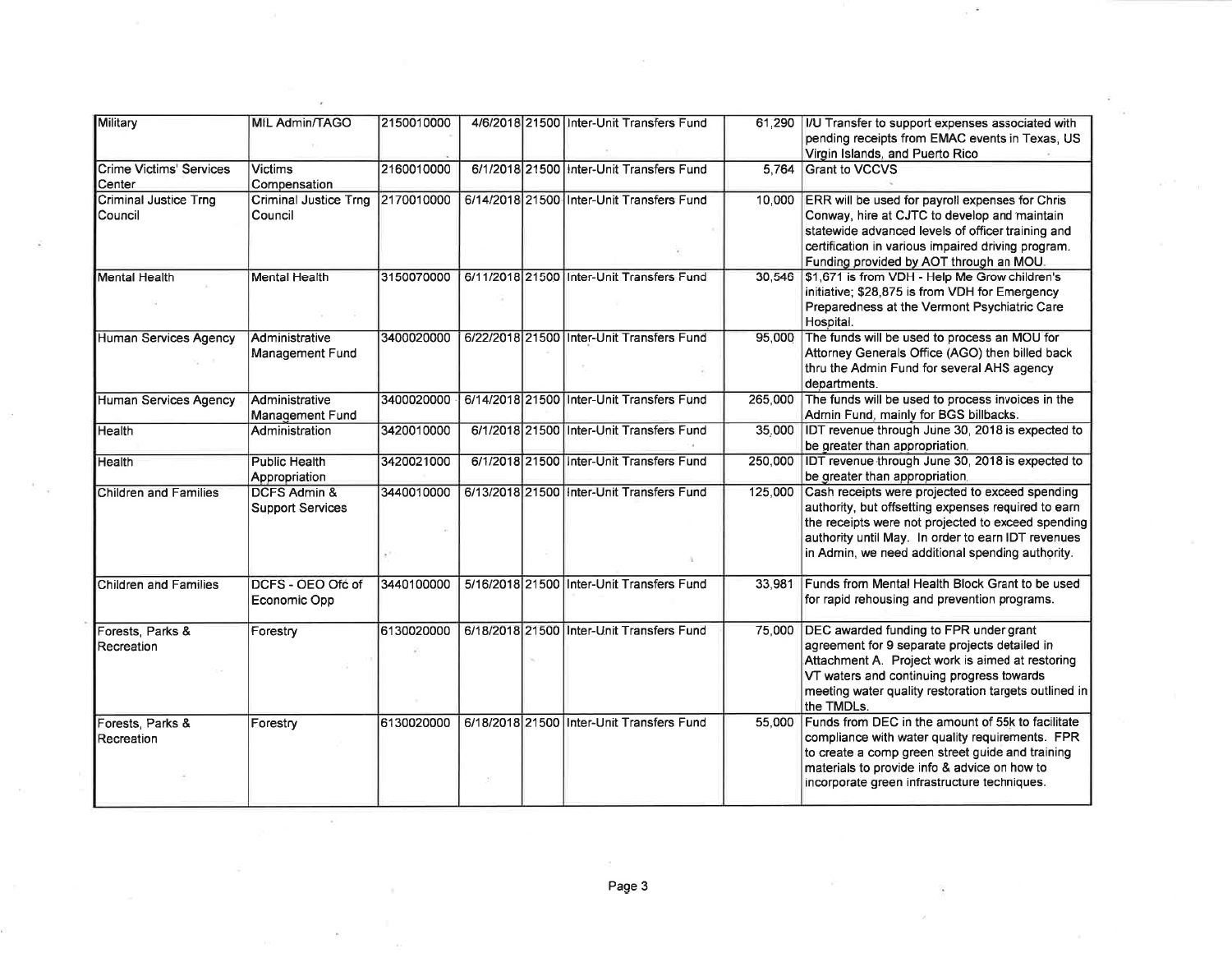| Forests, Parks &<br>Recreation       | Forestry                                | 6130020000 |  | 6/18/2018 21500 Inter-Unit Transfers Fund        |           | 41,333 Funds are available through a partnership with<br>PSD and ACCD to jointly fund a limited service<br>Wood Energy Coordinator position housed within<br>FPR.                                                      |
|--------------------------------------|-----------------------------------------|------------|--|--------------------------------------------------|-----------|------------------------------------------------------------------------------------------------------------------------------------------------------------------------------------------------------------------------|
| Forests, Parks &<br>Recreation       | Lands Administration                    | 6130040000 |  | 6/18/2018 21500 Inter-Unit Transfers Fund        | 5,000     | We received an increase of \$5000 under our<br>agreement with Fish & Wildlife for FPR work<br>dedicated to managing and maintaining Fish &<br>Wildlife parcels.                                                        |
| Commerce & Communty<br>Dev Agency    | Administration<br>Division              | 7100000000 |  | 4/23/2018 21500 Inter-Unit Transfers Fund        | 51,000    | Funds from DOL for 1/2 of ADS position and a<br>protion of a PM for work done on a federal iUS<br>project and for ANR's Natural Resource Board.                                                                        |
| Commerce & Communty<br>Dev Agency    | Administration<br>Division              | 7100000000 |  | 4/4/2018 21500 Inter-Unit Transfers Fund         | 20.901    | LIDAR project for CT River Basin funded with<br>dollars from AOT, Clean Water Fund, and Public<br>Service Dept.                                                                                                        |
| Housing & Comm<br>Development        | Housing &<br>Community<br>Developmnt    | 7110010000 |  | 4/16/2018 21500 Inter-Unit Transfers Fund        | 32,000    | Funds from MOU between DHCD & BGS & DFM &<br>OST.                                                                                                                                                                      |
| <b>Transportation Agency</b>         | Finance &<br><b>Administration Div.</b> | 8100000100 |  | 6/20/2018 21500 Inter-Unit Transfers Fund        | 150,000   | Expenditures related to fire event at National Life<br>will be reimbursed by insurance.                                                                                                                                |
| <b>Transportation Agency</b>         | Finance &<br><b>Administration Div</b>  | 8100000100 |  | 6/13/2018 21500 Inter-Unit Transfers Fund        | 250,000   | Expenditures related to fire event at National Life<br>will be reimbursed by insurance.                                                                                                                                |
| <b>Transportation Agency</b>         | <b>Public Transit</b>                   | 8100005700 |  | 6/7/2018 21500 Inter-Unit Transfers Fund         |           | 4,487 Funds available from an email agreement between<br>AOT and AOA/BGS for adjustment in Rural<br>Community Transportation schedule to<br>accommodate clients being transported to the new<br>state office location. |
| Subtotal Interdepartmental Transfers |                                         |            |  |                                                  | 2,174,255 |                                                                                                                                                                                                                        |
| <b>Transportation Agency</b>         | Public Transit                          | 8100005700 |  | 5/30/2018 20105 Transp Fund -<br>Nondedicated    | 101,784   | These funds are available because of<br>transfers/corrections which resulted in a credit to<br>Transportation funds (20105). Request is pursuant<br>to VISION Procedure #6/III - prior year refund of<br>expenditures. |
| <b>Transportation Agency</b>         | Town Highway Bridge 8100002800          |            |  | 6/4/2018 20160 Transportation Local Fund         | 100,000   | Local reimbursement for payroll and other charges<br>to locally participating projects                                                                                                                                 |
| <b>Transportation Agency</b>         | Program<br>Development                  | 8100001100 |  | 6/4/2018 20170 Transportation-NHTSA<br>Fund      |           | 1,300,000 Funds are available fro the Governor's Highway<br>Safety Program                                                                                                                                             |
| <b>Transportation Agency</b>         | Aviation                                | 8100000200 |  | 6/4/2018 20175 Transportation DHS Fed<br>Fund    | 10.000    | Funds are available from three Transportation<br>Security Administration (TSF) agreements -<br>HSTS02-16-H-SLR784, HSTS01-15-H-CKP054,<br>and HSTS17-14-L-RELE06                                                       |
| <b>Transportation Agency</b>         | Program<br>Development                  | 8100001100 |  | 6/4/2018 20193 Transp Improvement<br>District Fd | 114,498   | Funds are available from Transportation Impact<br>Fees paid per 10 V.S.A. chapters 151, sub-chapter                                                                                                                    |
| Fish & Wildlife                      | FW Support & Field<br><b>Services</b>   | 6120000000 |  | 5/9/2018 20305 F&W Fund - Nondedicated           | 592,349   | Funds from licenses and motorboat registrations.                                                                                                                                                                       |
| Fish & Wildlife                      | FW Support & Field<br><b>Services</b>   | 6120000000 |  | 5/4/2018 20325 F&W Federal Revenues<br>Fund      | 350,000   | Funds from Federal Wildlife and sport fish<br>restoration grant program.                                                                                                                                               |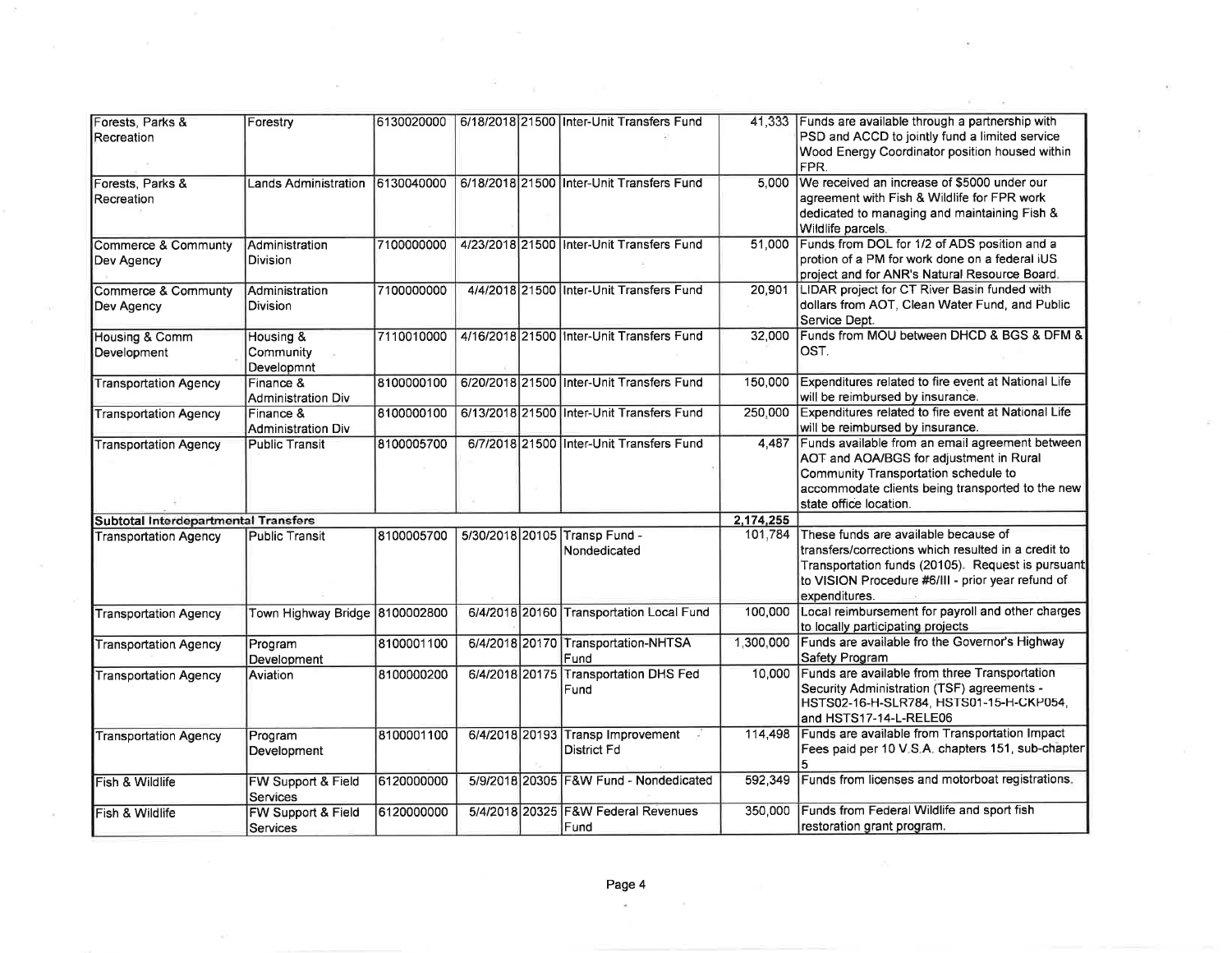| Fish & Wildlife                   | <b>FW Support &amp; Field</b><br><b>Services</b> | 6120000000 |                        | 6/18/2018 20335 Non Game Fund - Federal              |           | 836 These funds are appropriated to state fish and<br>wildlife agencies through the federal state wildlife<br>grant program on a reimbursement basis.                                                                                                               |
|-----------------------------------|--------------------------------------------------|------------|------------------------|------------------------------------------------------|-----------|---------------------------------------------------------------------------------------------------------------------------------------------------------------------------------------------------------------------------------------------------------------------|
| Libraries                         | Department of<br>Libraries                       | 1130030000 |                        | 6/11/2018 21015 Elva S Smith Bequest                 |           | 13,589 These funds are available due to a private bequest<br>from the Elva S Smith organization to the<br>Department of Libraries.                                                                                                                                  |
| <b>Financial Regulation</b>       | Administration                                   | 2210080000 |                        | 6/13/2018 21065 Financial Institut<br>Supervision    | 60.000    | Receipts from banking and insurance fees and<br><b>billback</b>                                                                                                                                                                                                     |
| <b>Financial Requlation</b>       | <b>Insurance Division</b>                        | 2210011000 |                        | 6/27/2018 21075 Insurance Regulatory &<br>Suprv      | 600.000   | Receipts from insurance fees and billback.                                                                                                                                                                                                                          |
| <b>Financial Regulation</b>       | Administration                                   | 2210080000 |                        | 6/13/2018 21075 Insurance Regulatory &<br>Suprv      | 60,000    | Receipts from banking and insurance fees and<br>billback                                                                                                                                                                                                            |
| <b>Labor</b>                      | VT Department of<br>Labor                        | 4100500000 |                        | 6/28/2018 21095 Passenger Tramways                   |           | 12,000 Passenger tramway funds that are collected and<br>reserved for Tramway program functions as<br>needed.                                                                                                                                                       |
| Labor                             | VT Department of<br>Labor                        | 4100500000 |                        | 6/28/2018 21105 Worker's Comp Admin<br>Fund          | 116,000   | Worker's Compensation fees/funds that are<br>collected and reserved for WC program functions<br>as needed.                                                                                                                                                          |
| <b>Public Safety</b>              | <b>DPS-Fire Safety</b>                           | 2140040000 |                        | 6/15/2018 21120 Fire Service Training<br>Council     | 50,906    | Carry forward balance from FY17                                                                                                                                                                                                                                     |
| <b>Public Safety</b>              | <b>DPS-Criminal Justice</b><br>Services          | 2140020000 |                        | 4/18/2018 21130 Criminal History Records<br>Check    | 111,000   | Revenue from sale of Criminal History Record<br>Checks.                                                                                                                                                                                                             |
| Public Safety                     | <b>DPS-State Police</b>                          | 2140010000 | 5/30/2018 21135 Vt Law | Telecommunications                                   | 84,525    | Carry forward funds from FY17.                                                                                                                                                                                                                                      |
| Crime Victims' Services<br>Center | Victims<br>Compensation                          | 2160010000 |                        | 6/1/2018 21145 Victims Compensation<br>Fund          | 125.000   | Payments to victims and operating expenses.                                                                                                                                                                                                                         |
| Disabilities Aging Ind.<br>Living | Advocacy & Indep<br><b>Living Grants</b>         | 3460020000 |                        | 6/7/2018 21213 PATH-Civil Monetary Fund              | 55.000    | Funds are available in the Civil Monetary Fund due<br>to federal penalties collected. The funds are<br>governed by federal rules and this year \$55,000<br>was approved and expended.                                                                               |
| Human Services Agency             | <b>Global Commitment</b>                         | 3400004000 |                        | 6/14/2018 21235 Home Weatherization<br>Assist        |           | (1,851,200) Success Beyond Six program. DA's contract with<br>local schools for Behavior Intervention. Cost of<br>svcs can be claimed as Global Commit. Local<br>schools supply the match and DMH collects the<br>cash. Projections show costs to exceed budget.    |
| Human Services Agency             | <b>Global Commitment</b>                         | 3400004000 |                        | 6/14/2018 21235 Home Weatherization<br>Assist        | 1,851,200 | Success Beyond Six program. DA's contract with<br>local schools for Behavior Intervention. Cost of<br>svcs can be claimed as Global Commit. Local<br>schools supply the match and DMH collects the<br>cash. Projections show costs to exceed budget.                |
| Children and Families             | <b>DCFS - LIHEAP</b>                             | 3440090000 |                        | 6/19/2018 21235 Home Weatherization<br><b>Assist</b> | 123,211   | Cash receipts from heating fuel tax collected by<br>Tax and reserved for DCF use on home<br>weatherization projects. Funds have historically<br>been spent out of the weatherization approp, but<br>begin in SFY17, DCF swapped fed for special<br>funds in LIHEAP. |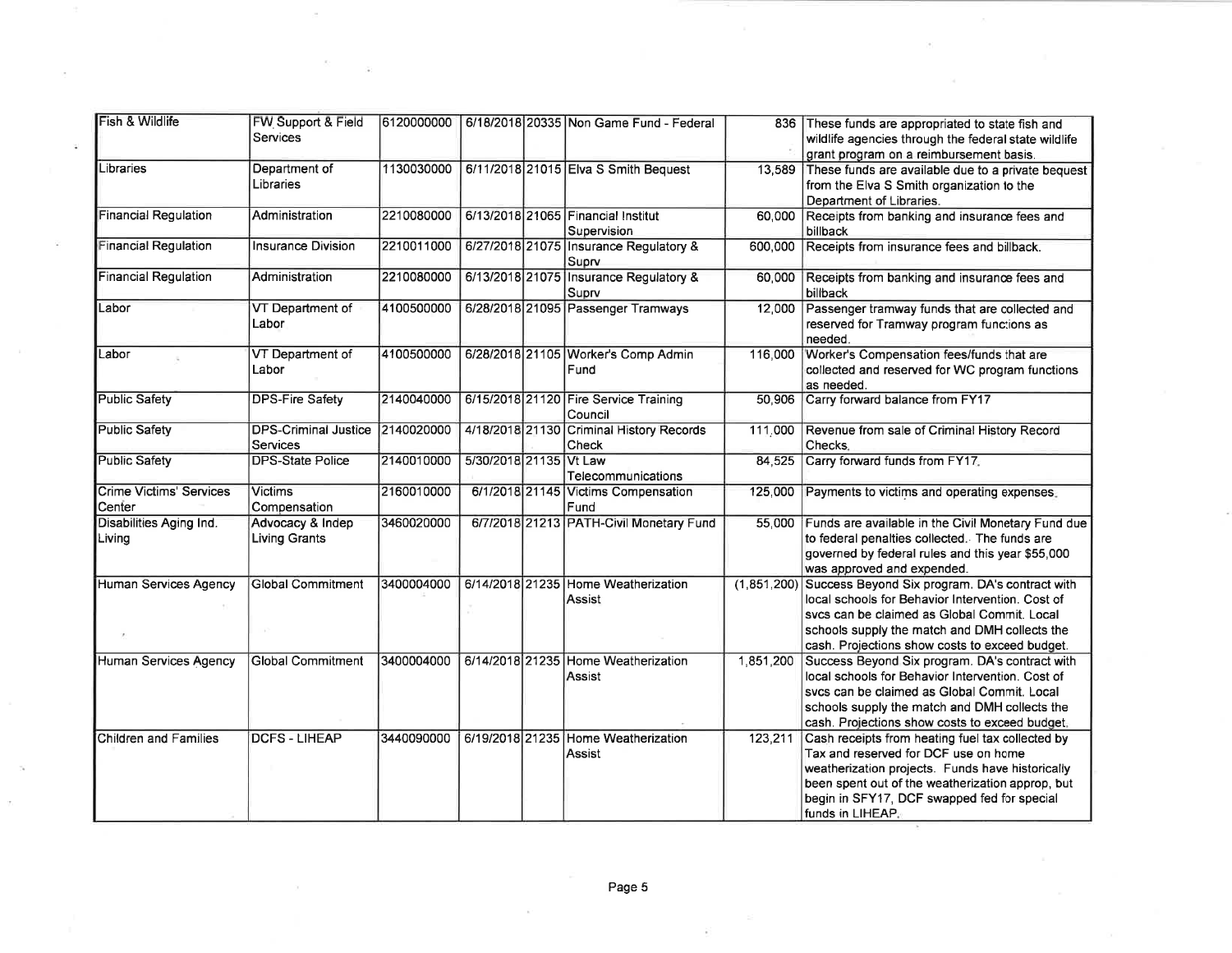| <b>Education Agency</b>                                    | Administration                       | 5100010000 |                              | 4/25/2018 21244 Education Financial<br><b>Systems</b> |           | 1,250,000 Unexpended funds previously in the Supplemental<br>Property Tax Fund.                                                                                                                                                                                          |
|------------------------------------------------------------|--------------------------------------|------------|------------------------------|-------------------------------------------------------|-----------|--------------------------------------------------------------------------------------------------------------------------------------------------------------------------------------------------------------------------------------------------------------------------|
| Forests, Parks &                                           | Parks                                | 6130030000 |                              | 6/18/2018 21270 State Forest Parks Fund               | 500,000   | Parks special fund balance is available from past                                                                                                                                                                                                                        |
| Recreation<br>Labor                                        | VT Department of<br>Labor            | 4100500000 |                              | 4/18/2018 21360 Unemployment Comp<br>Admin Fund       | 515,000   | year receipts.<br>UI Penalty and Interest funds that are reserved for<br>UI admin functions when needed.                                                                                                                                                                 |
| Health                                                     | Administration                       | 3420010000 |                              | 6/1/2018 21470 Medical Practice                       |           | 30,000 Special fund revenue                                                                                                                                                                                                                                              |
| Forests, Parks &<br>Recreation                             | Forestry                             | 6130020000 |                              | 6/18/2018 21475 Natural Resources Mgmnt               |           | 50,000 Under H 495 DEC will transfer 50k of revenue to<br>FPR for water quality improvement efforts.<br>Specifically to purchase and construct skidder<br>bridges to be made available to timber harvesters<br>and others to improve water quality at logging<br>sites.  |
| Forests, Parks &<br><b>Recreation</b>                      | Forestry                             | 6130020000 |                              | 6/19/2018 21475 Natural Resources Mgmnt               | 10.000    | <b>IFPR</b> received a commitment from the New<br>England Interstate Water Pollution Control<br>Commission - Lake Champlain Basin Program for<br>10k of funding to support urban green<br>infrastructure work aimed at upgrading Green<br>Streets Vt training materials. |
| Agriculture, Food&Mrkts<br>Agency                          | Ag Development<br>Division           | 2200030000 |                              | 6/18/2018 21493 VT Working Lands<br>Enterprise        | 16,000    | Additional funding of original grant from Vermont<br>Ski Areas Association approved via JFO #2865.                                                                                                                                                                       |
| Human Services Agency                                      | <b>Global Commitment</b>             | 3400004000 | 6/30/2018 21535 School Match |                                                       | 1,851,200 | Success Beyond Six program. DA's contract with<br>local schools for Behavior Intervention. Cost of<br>sycs can be claimed as Global Commit. Local<br>schools supply the match and DMH collects the<br>cash. Projections show costs to exceed budget.                     |
| Housing & Comm<br>Development                              | Housing &<br>Community<br>Developmnt | 7110010000 |                              | 5/24/2018 21575 Downtown Trans & Capital<br>impro     | 1,146,245 | Spending authority is being requested in the HCD<br>FY18 approp in order to convert all Downtown<br>Capital Improvement encumbrances and available<br>balances. This will ensure a smooth transition into<br>the new FY to align with the FY19 H.924 Big Bill.           |
| DLL - Div of Liquor Control DLC - Enforcement & 2300002000 | Licensing                            |            |                              | 6/14/2018 21584 Surplus Property                      |           | 20,106 Proceeds from 2018 May Vehicle auction                                                                                                                                                                                                                            |
| Corrections                                                | Corrections -<br>Education           | 3480003000 |                              | 6/14/2018 21584 Surplus Property                      |           | 1,000 CHSVT sold some items at a surplus property<br>auction. These funds have been transferred, but<br>there is not currently sufficient spending authority<br>in the Surplus Property Fund for CHSVT.                                                                  |
| Tax                                                        | <b>Tax Operation Costs</b>           | 1140010000 |                              | 5/11/2018 21594 Tax-Current Use Admin                 | 160,000   | Cash balance in current use that has accrued over<br>prior fiscal years.                                                                                                                                                                                                 |
| Agriculture, Food&Mrkts<br>Agency                          | Ag Development<br><b>Division</b>    | 2200030000 |                              | 5/11/2018 21680 AF&M-Housing &<br>Conservation Bd     | 15,000    | <b>Funds from VHCB</b>                                                                                                                                                                                                                                                   |
| Health                                                     | Administration                       | 3420010000 |                              | 6/1/2018 21731 HE-Food & Lodging Fees                 |           | 10,000 Special fund revenue                                                                                                                                                                                                                                              |
| Judiciary                                                  | Judiciary<br>Appropriation           | 2120000000 | 5/24/2018 21811 Attorney     | Admission, Licensing, &                               | 200,000   | Gave an additional grant this year and this<br>program is fully staffed                                                                                                                                                                                                  |

 $\overline{\chi}$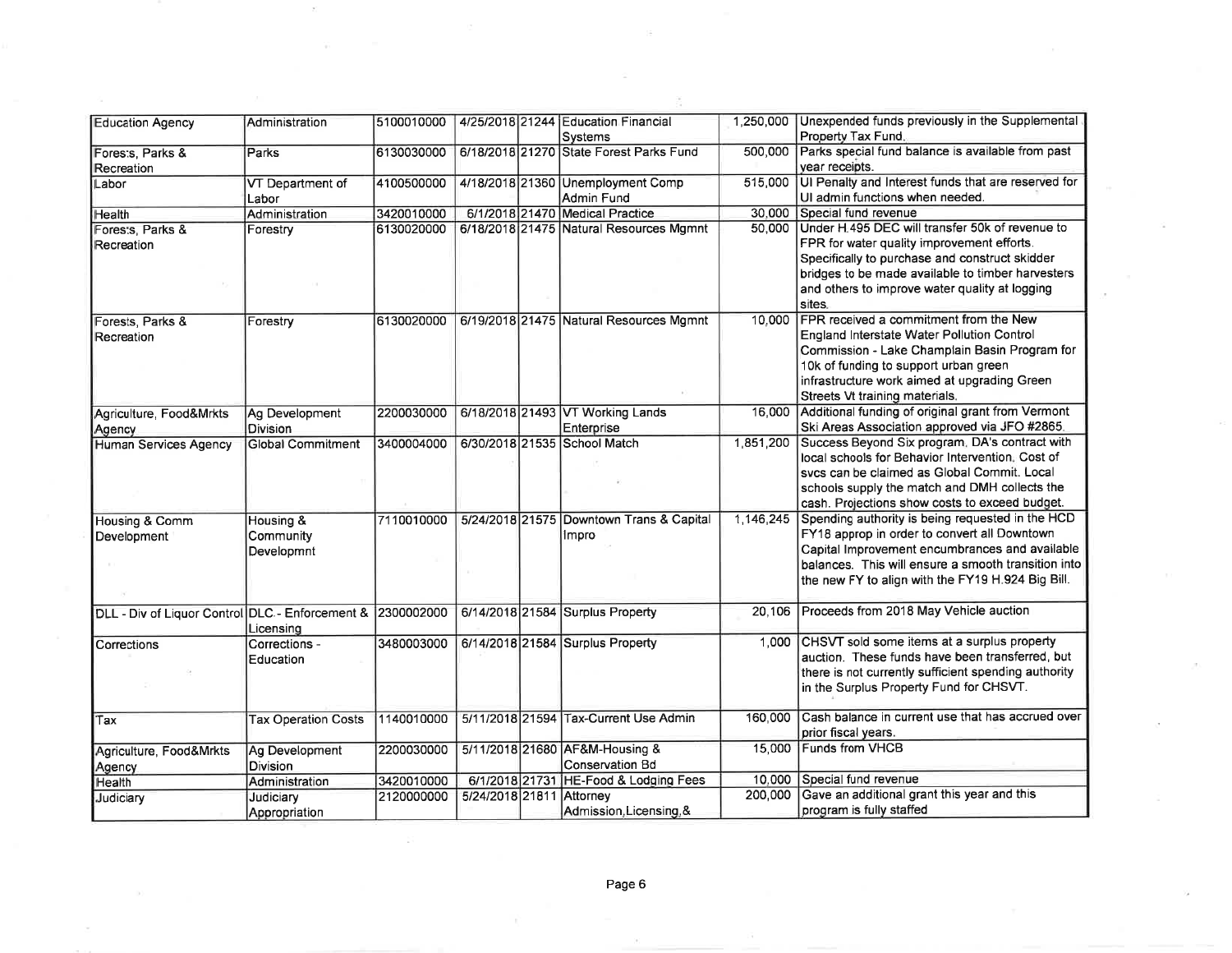| Disabilities Aging Ind.                         | Administration &                                   | 3460010000 | 4/24/2018 21813 VR Fees |                                                  |           | 415,000 Higher than anticipated receipts from EAP due to                                                                                                                                                                                                  |
|-------------------------------------------------|----------------------------------------------------|------------|-------------------------|--------------------------------------------------|-----------|-----------------------------------------------------------------------------------------------------------------------------------------------------------------------------------------------------------------------------------------------------------|
| Living                                          | Support                                            |            |                         |                                                  |           | new companies enrolling in the program                                                                                                                                                                                                                    |
| <b>Health</b>                                   | Administration                                     | 3420010000 |                         | 6/1/2018 21829 HE-Third Party<br>Reimbursement   |           | 7,000 Special fund revenue                                                                                                                                                                                                                                |
| Health                                          | Administration                                     | 3420010000 |                         | 6/1/2018 21832 HE-Asbestos Fees                  |           | 5,000 Special fund revenue                                                                                                                                                                                                                                |
| Corrections                                     | Correc-Correctional<br>Services                    | 3480004000 |                         | 6/11/2018 21843 CORR-Supervision Fees            |           | 100,000 The collection of Supervision fees has exceeded<br>FY 2018 spending authority.                                                                                                                                                                    |
| Public Safety                                   | DPS-Criminal Justice 2140020000<br><b>Services</b> |            |                         | 5/30/2018 21857 PS-VIBRS                         | 327,000   | Carry forward from previous fiscal years and<br>revenue received this FY is projected to be higher<br>than amount of budget.                                                                                                                              |
| Libraries                                       | Department of<br>Libraries                         | 1130030000 |                         | 6/1/2018 21870 Misc Special Revenue              | 25,000    | Vendor offers the product OneClick Digital audio to<br>the Dept of Libraries who made the service<br>available to the public libraries around the state<br>using a fee structure. Participating libraries pay<br>100% of the cost for the service.        |
| Auditor of Accounts' Office Auditor of Accounts |                                                    | 1250010000 |                         | 6/26/2018 21870 Misc Special Revenue             | 20,295    | Per Statute - Town's Financial Responsibility of TIF<br>Audit Performed by State Auditor's Office                                                                                                                                                         |
| Mental Health                                   | <b>Mental Health</b>                               | 3150070000 |                         | 6/11/2018 21870 Misc Special Revenue             | 1,200,000 | These are receipts from billing Medicare, patient<br>per diems, and other insurances at the Vt<br>Psychiatric Care Hospital and the Middlesex<br>Therapeutic Community Residence. DMH is<br>expecting receipts beyond the original approp.                |
| Human Services Agency                           | Secretary's Office<br>Admin Costs                  | 3400001000 |                         | 4/24/2018 21870 Misc Special Revenue             | 40,000    | Increase in VISTA program cost-share deposits for<br>SFY18                                                                                                                                                                                                |
| Human Services Agency                           | <b>Develop Disabilities</b><br>Council             | 3400009000 |                         | 6/19/2018 21870 Misc Special Revenue             | 1,905     | This specially-funded donation will help defray<br>expense for the Vermont Leadership Series<br>trainings taking place during SFY18. This ERR<br>establishes spending authority for SFY18.                                                                |
| Public Safety                                   | <b>DPS-Fire Safety</b>                             | 2140040000 |                         | 6/8/2018 21901 Fire Prev/Bldg Inspect Sp<br>Fund | 487.000   | Carry forward from FY17                                                                                                                                                                                                                                   |
| Agriculture, Food&Mrkts<br>Agency               | Administration<br><b>Division</b>                  | 2200010000 |                         | 4/6/2018 21908 Misc Grants Fund                  | 6,000     | Donations from The Farm Show and Vermont<br>Dairy Industry Association                                                                                                                                                                                    |
| <b>Children and Families</b>                    | <b>DCFS - OEO</b><br>Weatherization                | 3440110000 |                         | 6/1/2018 21908 Misc Grants Fund                  | 183,960   | DCF was granted 150K from Vt Low Income Trust<br>for Electricity (VLITE) for vermiculite removal in<br>SFY 18. An additional \$45,911 is carried forward<br>from SFY 17. \$11,951.43 in spending authority is<br>already available from PO carry forward. |
| Children and Families                           | <b>DCFS - Woodside</b><br><b>Rehab Center</b>      | 3440120000 |                         | 5/30/2018 21908 Misc Grants Fund                 | 13.922    | Unspent Stern Center funds from SFY17 in the<br>amt of \$4,347 and Stern Center grant for \$9,576 in<br>SFY18. Stern Center grant receipts are restricted<br>to funding Behavioral Interventionist support during<br>instruction in the Woodside program. |